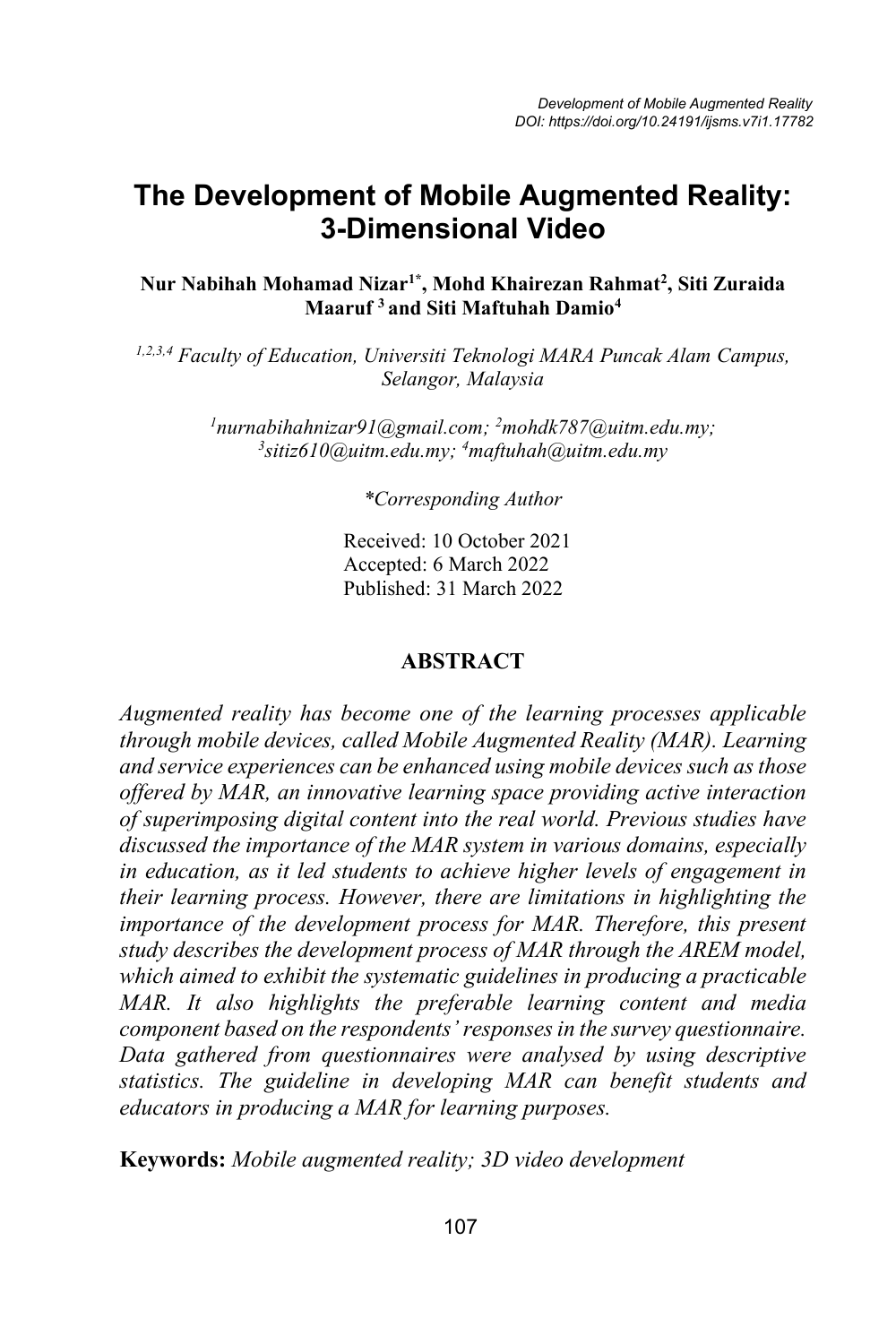# **INTRODUCTION**

The 21<sup>st</sup> century witnessed a radical penetration of technology in every level of education setting. This scenario has encouraged higher institution students' learning methods to evolve, parallel with the advent of technology. New digital technologies have increased in education, especially among the young generation (Kpolovie & Lale, 2017). It provides students with the opportunity to grab as much information at their fingertips and gaze at other learning opportunities through the use of mobile devices (Issham et al., 2016). Mobile learning incorporates the use of mobile devices and the Internet into the learning process (Usal  $\&$  Sirin, 2015). Since then, many researchers have started exploring and expanding the use of the mobile learning approach.

As part of the technology evolution today, mobile learning enables adaptation of the use of augmented reality (AR) technology in students' learning process, namely, Mobile Augmented Reality (Adnan et al., 2019; Chan et al., 2019). Previous researchers (Adnan et al., 2019; Khairuldin et al., 2019; Omar et al., 2019; Zulfabli et al., 2019) explore the advantages of mobile augmented reality (MAR). In general, AR provides a novel learning environment through the active engagement of superimposing digital information into real-world contexts to improve learning experiences (Azuma, 1997). In other words, it enables students to interact with digital content that would not be possible in the actual world. Concurrently, previous studies have found that AR benefits students in flexibility in learning (Ismayatim et al., 2019), achieving higher levels of engagement in the learning process (Adnan et al.,2019) and promoting active learning (Mat-jizat et al., 2016). Although there are numerous AR devices, mobile devices are considered a more familiar AR device for academic purposes because most students own mobile devices (Kljunic & Vukovac, 2015; Pullen et al., 2015). Undoubtedly, mobile devices are recognisable among students because they are already necessary in today's world. The exploration of AR in education is also in accordance with the 'Malaysia Education Blueprint 2013-2025' that emphasised Higher Education institutions to improve students' learning experiences through technology to facilitate more personalised learning (Ministry of Education Malaysia, 2015).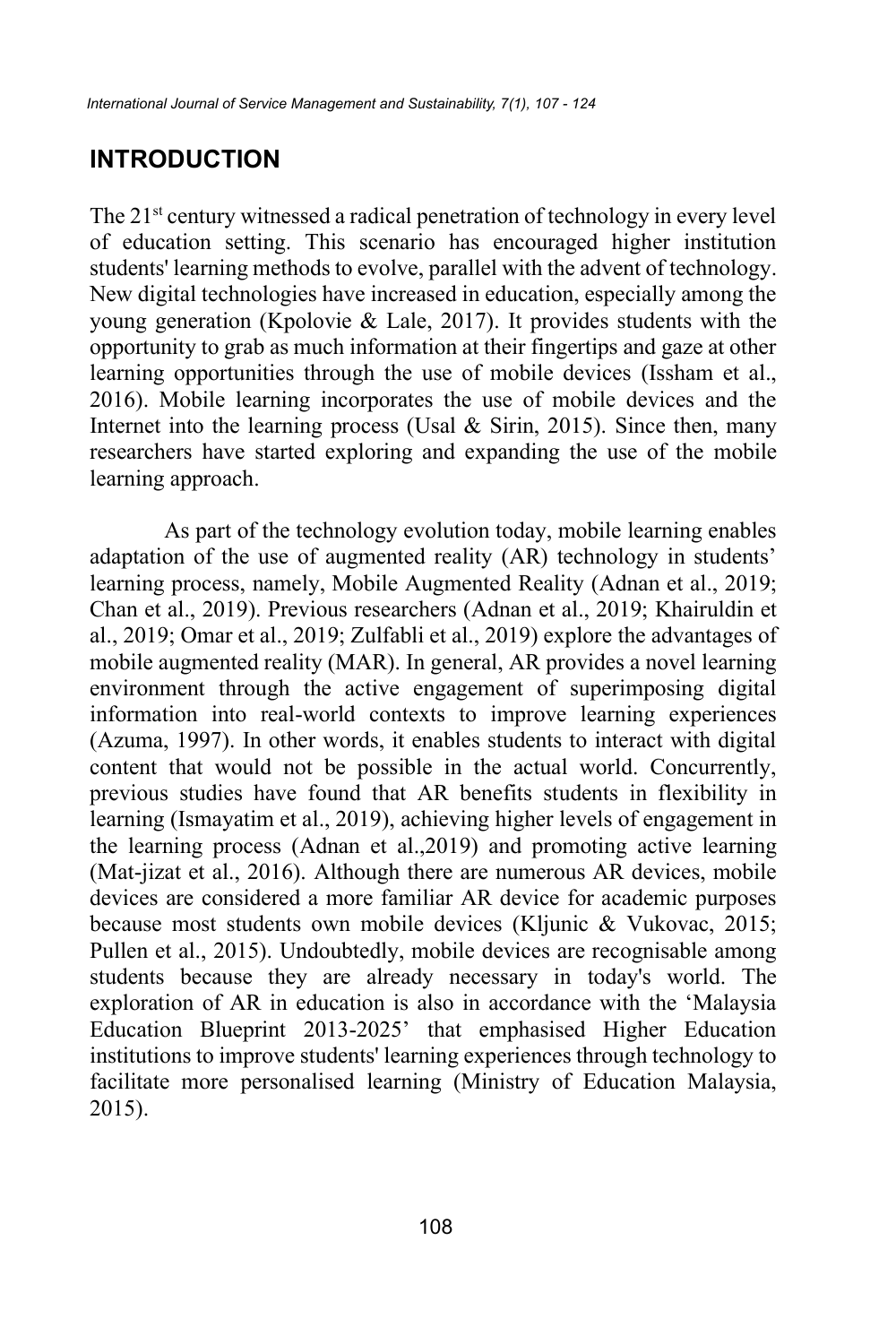The popularity of AR has increased in recent years (Low et al., 2019). However, the potential remains underexplored, especially in education, and even if it has been explored, Malaysia is still at the initial stage (Nizar et al., 2019a). This is proven when numerous past researchers, regardless in Malaysia (Chan et al., 2019; Ismail et al., 2019; Khairuldin et al., 2019; Low et al.,2019) or other countries (Jung et al., 2020; Saez-Lopez et al., 2020) agreed that there is a limitation of getting MAR resources that fit their users or students' need. They believe that users' or students' need is vital to consider as it would influence their acceptance of MAR (Binyamin et al., 2019). Another factor that contributed to the limited resources of MAR is the critical lack of expertise in working on the development of AR, especially in terms of theoretical, design and technical skills (Kerr & Lawson, 2019). The lack of expertise in developing MAR leads to the limitation of MAR resources.

Considering the mentioned challenge raised by past researchers, it provides ample room for this present study to develop MAR that would directly contribute to the addition of MAR resources, especially for learning purposes.

## **RELATED WORKS**

#### **Augmented Reality**

Augmented reality (AR) is one type of learning process that may be implemented via mobile learning, namely Mobile Augmented Reality. Due to the rapid changes in technology, the teaching and learning processes should operate in tandem with the development of technology and its peripherals. Generally, AR has always been associated with Virtual Reality (VR) because it was the starting point for the evolution of AR. VR allows users to completely immerse themselves in a synthetic world that exceeds the constraints of physical reality environments. On the other hand, AR focuses on the integration of a physical and virtual environment.

AR enables students further to enjoy learning (Low et al., 2019), increase engagement (Adnan et al., 2019), provide active and flexibility in learning (Ismayatim et al., 2019) as well as help to improve students' visualisation skills and interest in learning a challenging course (Omar et al.,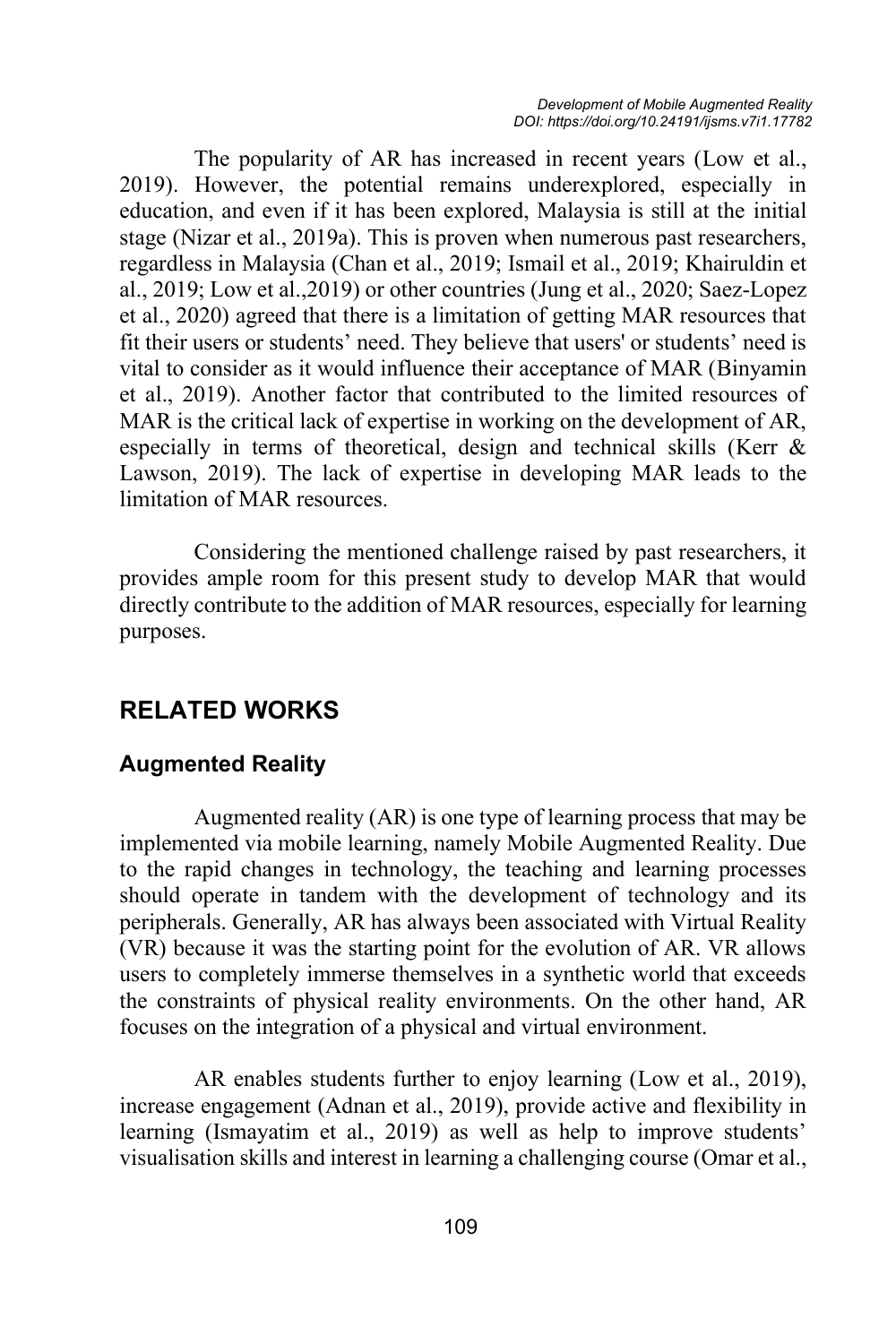2019). Simply put, AR helps to minimise students' cognitive load in grasping a lesson compared with the conventional way and thus directly improve students' performance in learning.

Despite the emerging advantages in AR, there are several limitations in getting MAR resources due to the lack of expertise in working on the development of AR technology, especially in terms of design, theoretical and technical skills (Kerr & Lawson, 2019). Concurrent with the scenario in Malaysia, there is a lack of facilities and technical support to encourage students in using AR (Nizar et al., 2019b). Undoubtedly, the development of AR requires extensive computer skills and is short of budget, primarily when researchers intend to publish the AR application on mobile device platforms. The challenges highlighted by past researchers conclude that AR has excellent potential, but these obstacles directly lead to difficulties in developing MAR resources, especially for learning purposes. In addition, there are also limitations in getting the systematic process in developing MAR resources. This study, therefore, attempts to address the process of developing MAR resources through a systematic approach.

### **System Design**

Generally, the development of MAR can be divided into three types of systems: location-based, image-based, and markerless systems. Considering mobile devices as the primary devices, this study highlighted an image-based system design through the image recognition technique. The application of such a technique requires the position of physical objects to be determined to obtain virtual information. Virtual information bursts on the screen shortly after being generated by the AR software due to pointing the trigger image captured by the mobile device. Various elements of media such as videos, 3D models, texts, audios and images address the content of virtual information. Nevertheless, the purpose of the students' learning process remains the key to selecting elements in AR.

This study focuses on using AREM (Wojciechowski, 2012) as a theoretical grounding in developing MAR. This model was intended to provide a guideline for those who decided to design and develop an AR technology. This model projected two main concepts, AR-Class and AR-Object, according to the object-oriented paradigm. AR-Objects are representations of virtual objects, physical objects, and environmental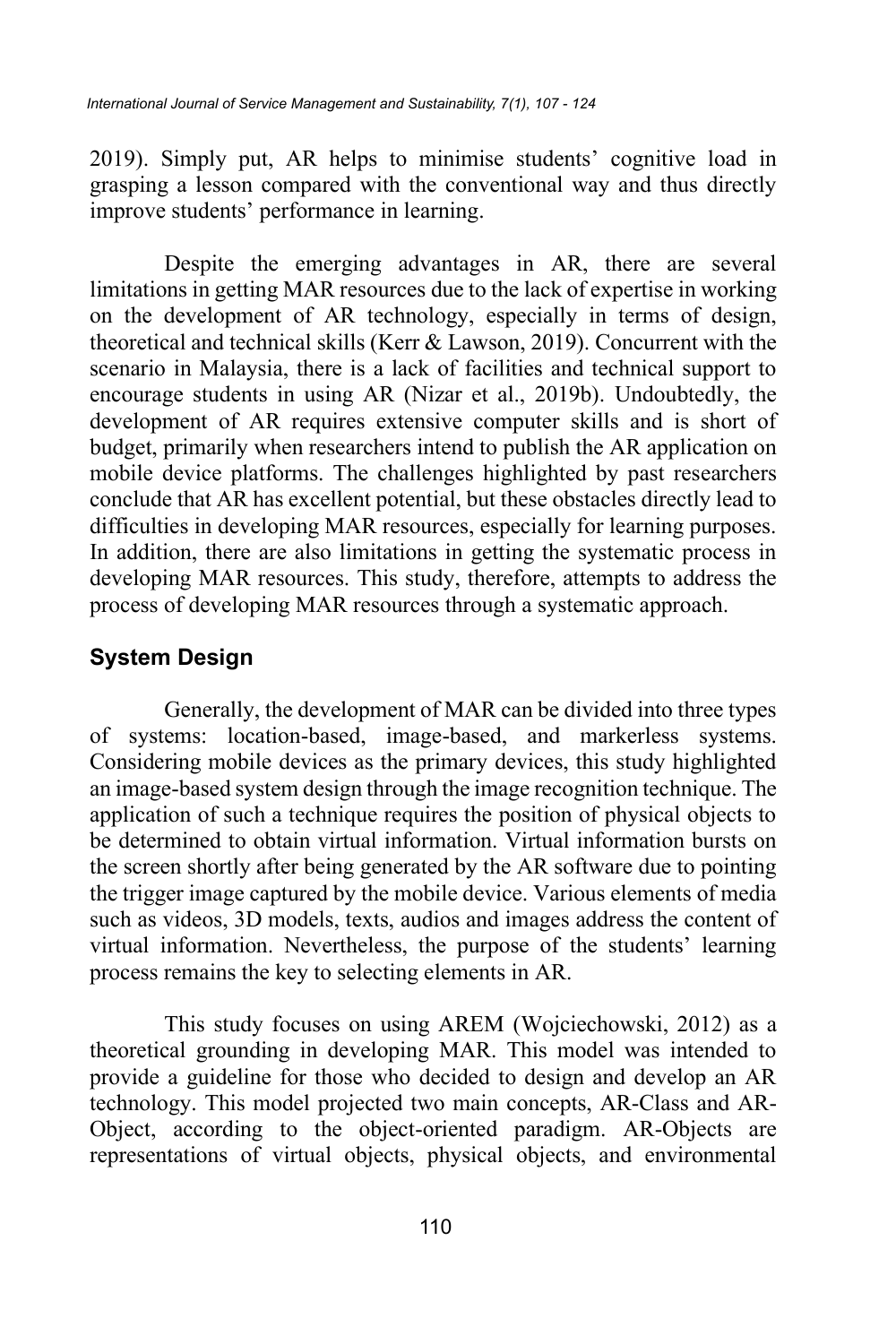scenes composed of both types of objects. Meanwhile, AR-Classes refers to the underlying class characteristics derived from the object-oriented paradigm, such as attributes. The attributes of AR-Classes are utilised to parameterise their geometry and behaviour. Since different AR-Objects are instances of an AR-Class may have distinct attributes; thus, the appearance of different AR-Objects may vary in behavioural and visual aspects (Wojciechowski & Cellary, 2013). In the context of education, AR-Classes are used for modelling learning concepts.

For this study, AR Class would help in the early design stage to determine the attributes of MAR technology in terms of learning content and the best media object to be used. Media objects can be in the form of 3 dimensional (3D) models, video, visuals, sounds and their peripherals. On the other hand, AR object refers to the AR learning content divided into virtual and physical objects. In addition, mobile devices are needed as assisting aid to access virtual information. In the context of this study, all these attributes have been determined by the respondents of the study.

### **METHODOLOGY**

This research employed quantitative research to identify the multimedia characteristics in designing MAR (AR Class). Data of the study were collected through a questionnaire among 389 pre-service teachers from three different public universities. The questionnaire structure was formulated by considering the pre-service teachers' preferences towards the learning content and main media component for MAR. Data gathered from the questionnaire were analysed through descriptive statistical analysis using IBM SPSS software. Feedback from this questionnaire has been utilised as the main driver in the development of MAR. Considering users' suggestions can prevent them from having initial negative assumptions before using learning tools (Dudley & Kristesson, 2018). For this study, it is crucial to get an initial opinion from pre-service teachers to reduce their initial negative assumptions as they can get involved from the initial process of designing MAR.

Besides pre-service teachers' responses in the questionnaire, the development of MAR also considered the Augmented Reality Environment Model (AREM) as the theoretical grounding of the study that focuses on AR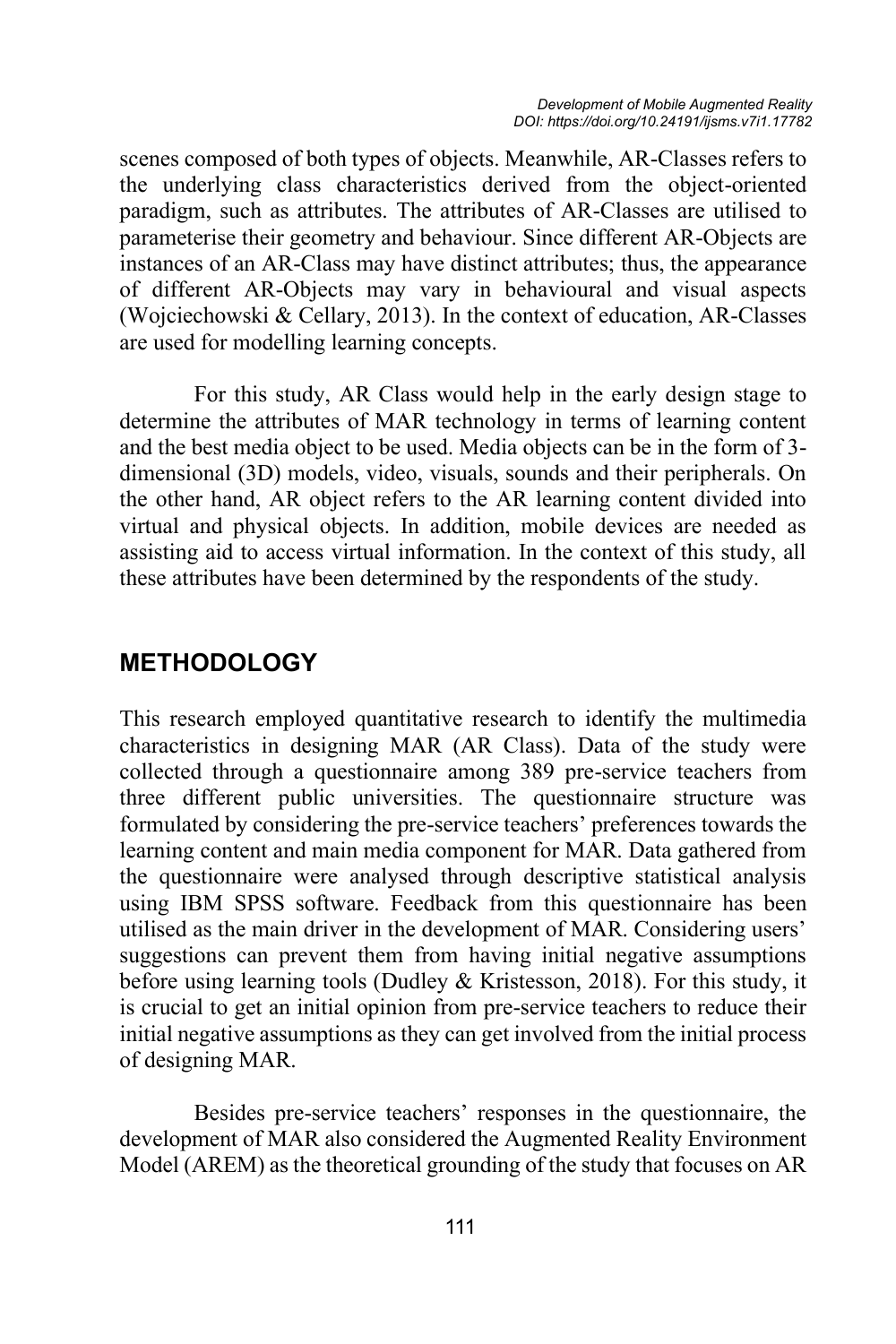*International Journal of Service Management and Sustainability, 7(1), 107 - 124*

Object. In this study, a 3-Dimensional model represented the AR object. The development of the 3D model was presented based on the adaption of 3D computer workflow by Winder & Dowlatabadi (2001). The rationale for selecting the 3D model as one of the AR objects is discussed in the next section.

## **FINDINGS**

### **AR Class**

In this section, AR Class highlighted the pre-service teachers' preferences in learning content and media component for the development of MAR resources.

The selection of learning content in MAR is crucial to determine since it involves pre-service teachers from various fields. Undoubtedly, not all content is suitable for implementing the augmented reality approach. Previous researchers have gained more attention in human anatomy, historical and astronomy topics (Hannah et al., 2019; Chow et al., 2017). These three topics have been subjected to the use of AR due to its capability of placing 'information in the environment where the user is' (Hannah et al., 2019). In other words, users need to immerse themselves in the virtual environment to experience AR. Hence, these three topics were selected for pre-service teachers to choose based on their preferences of content in MAR. As a result, in Table 1, most pre-service teachers (44.5 per cent) chose human anatomy as their preferred topic in MAR.

| Topic         | Frequency (f) | Percentage (%) |
|---------------|---------------|----------------|
| Human Anatomy | 162           | 44.5           |
| Historical    | 113           | 31.0           |
| Astronomy     | 68            | 18.6           |
| Others        | 21            | 5.7            |

**Table 1** *Selection of Learning Content in MAR*

Studying all components of human anatomy is crucial. Therefore, the present study chooses the human heart as part of the human anatomy topic. In specific, a cardiovascular topic was selected in highlighting human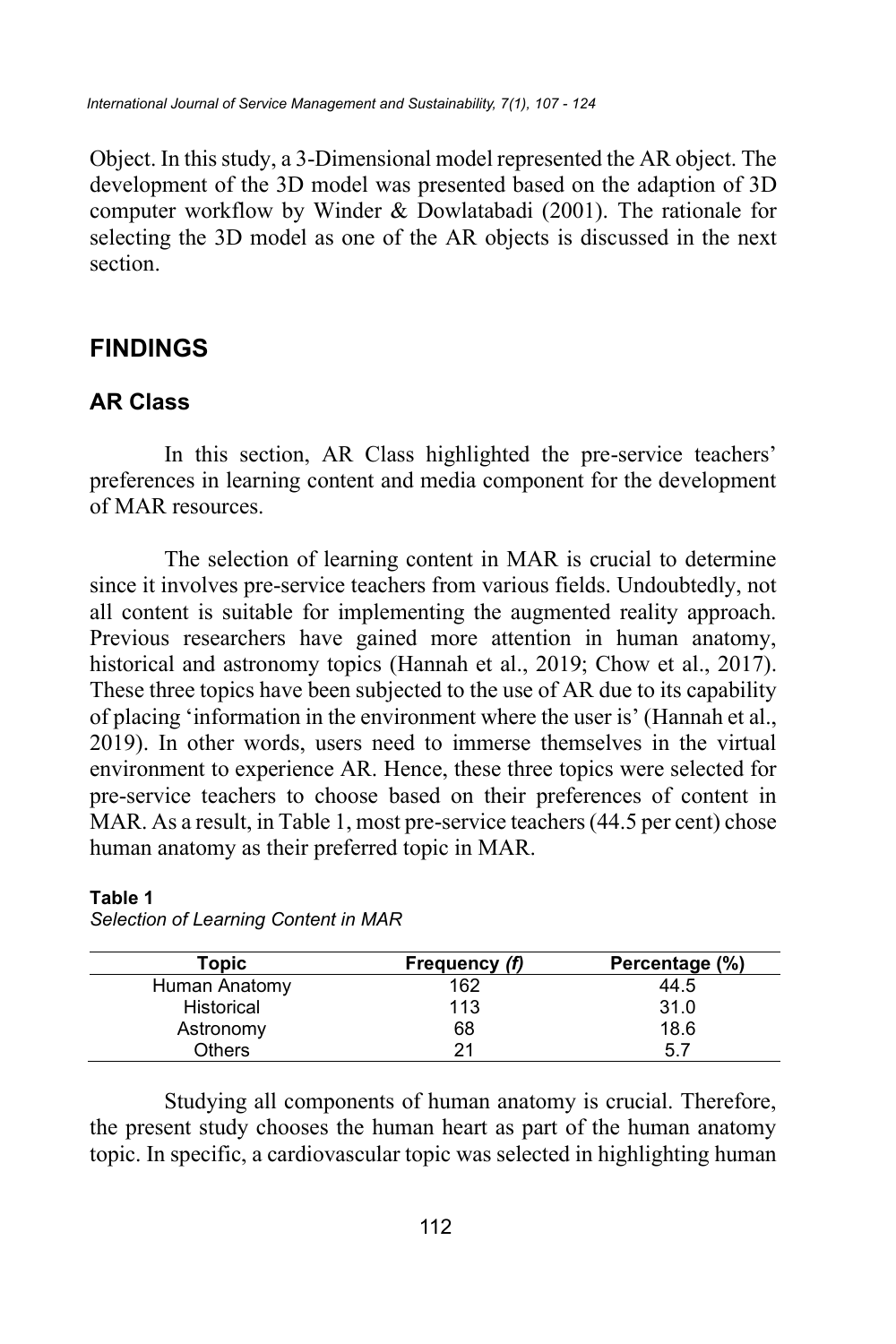heart-related information. The selection of cardiovascular topic follows the concern that this disease ranks the highest cause of mortality in Malaysia since 2000, and the number also increased to almost double in 2019 (Jay, 2019). This study takes the initiative to highlight cardiovascular topics in developing MAR and create awareness about health. The Ministry of Health Malaysia believes that awareness about cardiovascular can reduce the mortality rate caused by cardiovascular disease by 2030. Therefore, the term MARLCardio would be used throughout the process to exemplify the use of MAR.

Table 2 shows the most preferred media component to develop MARLCardio among pre-service teachers. Their decision was expected to facilitate them in comprehending learning content efficiently. Response from pre-service teachers nominated video (35.1 per cent) as the most preferred multimedia component. This is followed by visual (26.3 per cent), animation (24.1 per cent), text (10.7 per cent), and the least are audio (3.5 per cent). Hence, the development of learning content in MAR would be transmitted in the form of a video.

#### **Table 2**

| <b>Media component</b> | Frequency (f) | Percentage (%) |
|------------------------|---------------|----------------|
| Texts                  | 39            | 10.7           |
| Visuals                | 96            | 26.3           |
| Video                  | 128           | 35.1           |
| Audio                  | 13            | 3.5            |
| Animation              | 88            | 24.1           |

*Main Media Component*

Data gathered in the AR Class section indicated that pre-service teachers chose human anatomy as learning content for MARLCardio, and the cardiovascular topic was chosen. In terms of the media component, most of them chose video as their primary preference. Hence, these two attributes would be applied during the development process of MARLCardio.

#### **AR Objects**

This section addressed the development of AR objects in form of virtual through the use of video as it is the most preferable media component chosen by pre-service teachers. Video can be defined as any electronic media format that employed 'motion pictures' to deliver a message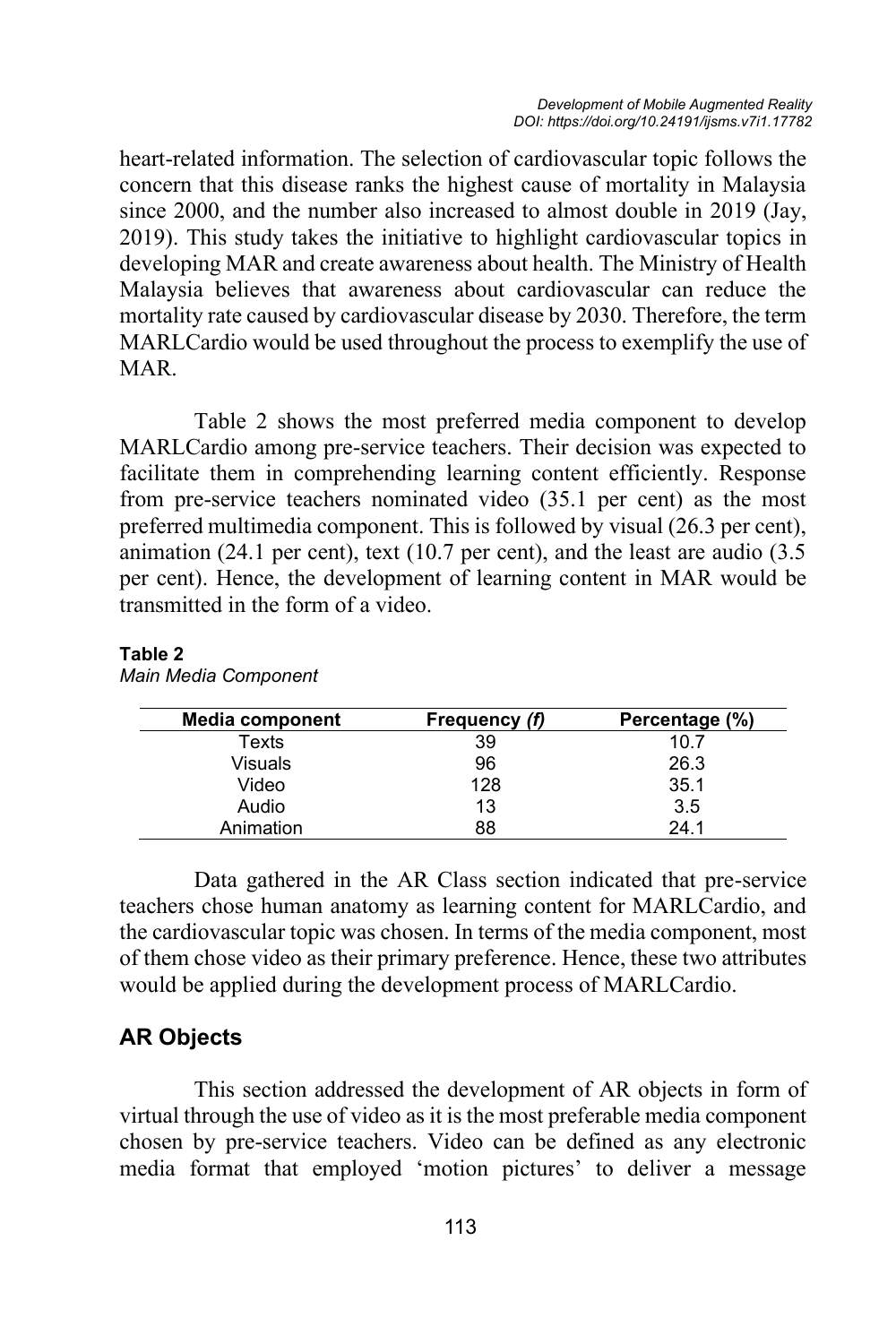(Smaldino et al, 2012). The production of video in MARLCardio focused on the 3-dimensional (3D) video. The process in developing each video has been addressed separately in the next sub-section as it required different procedures.

## **3-Dimensional Video**

In MAR, the use of 3D video emphasised the process of how the human heart functions. The process engaged with the circulation of blood flow through the human heart. The development of 3D video is based on the adaption of 3D computer workflow by Winder and Dowlatabadi (2001) as shown in Figure 1. It was divided into two phases which are pre-production and post-production. The pre-production phase involved a storyboard and character design while the post-production phase focused on the composition of text elements together with the audio element.

### **Figure 1**

*3D Video Workflow*



The pre-production process of the 3D dimensional video begins with the sketches of a storyboard to demonstrate the workflow in the video production. The idea, movement and type of audio for each frame were written to accelerate the 3D video production. The ideas on the storyboard are used as a guide to disseminate information in video form more effectively. After the storyboard was completed, the pre-production process moved on to the development of character design. The main character design emphasised the human heart anatomy and its works. The character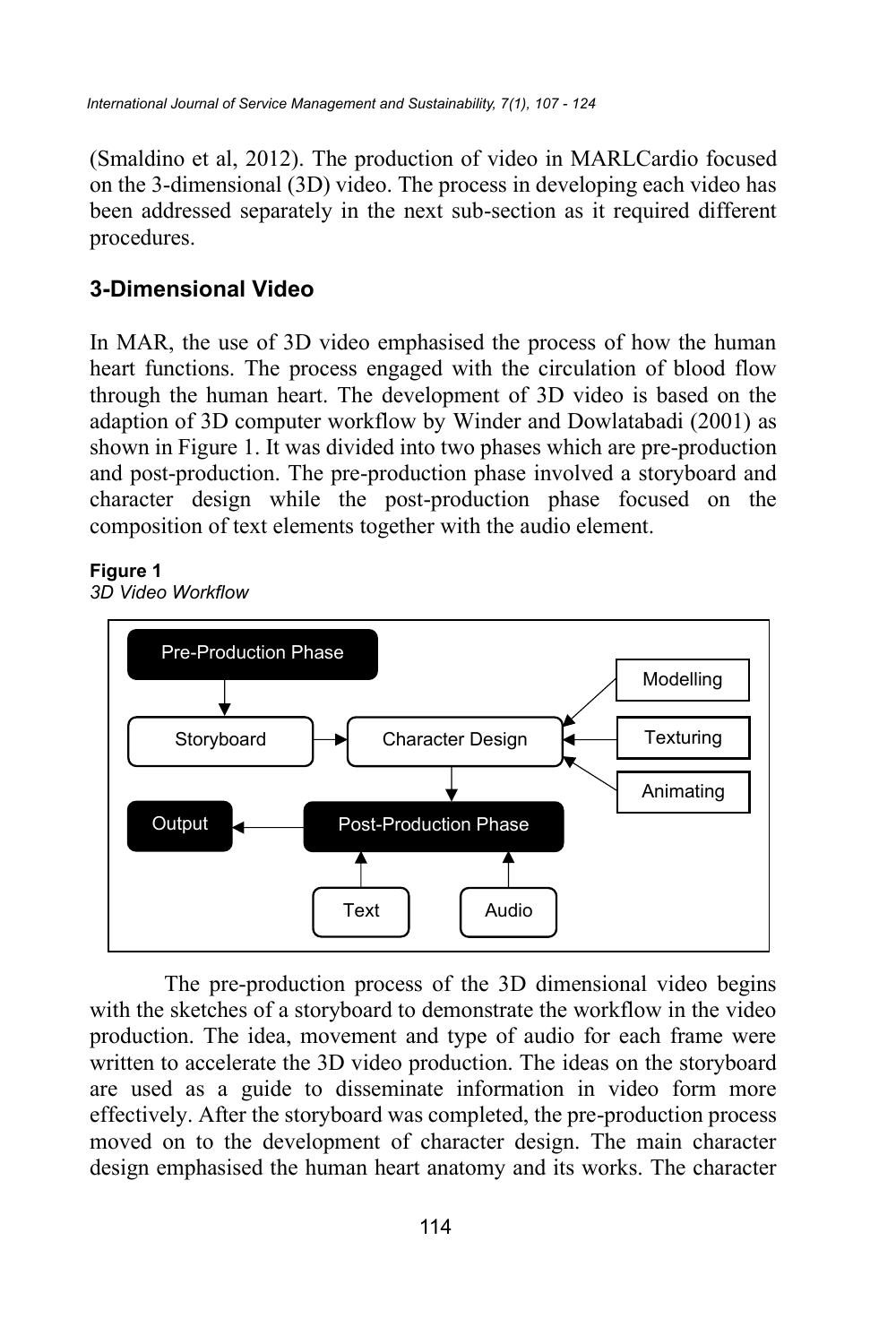design was divided into three stages: modelling, texturing and animating digitally. These processes were completed by using Autodesk 3D max software.

The first process of character design started with modelling. Modelling is the process of creating objects that are going positioned in front of a virtual camera (Koeva, 2017). The modelling of the human heart concentrated on the human heart compartments and blood vessels in the form of 3-dimensional. To ensure the accuracy of the human heart, numerous related images were collected as a reference. Forming 3D models begins by outlining the human heart based on the reference images. Some of the parts were modified to reduce the complexity of the modelling process while maintaining the shape's accuracy. The human heart was formed in three different angles: interior, exterior and side view (Fig. 2). In addition, the element of lighting and shading were also considered to enrich the realistic shape of the 3D model (Wisessing et al., 2016). Adjusting the darkness levels of shading and adding light sources targeting specific areas can help shape the human heart model.

#### **Figure 2**



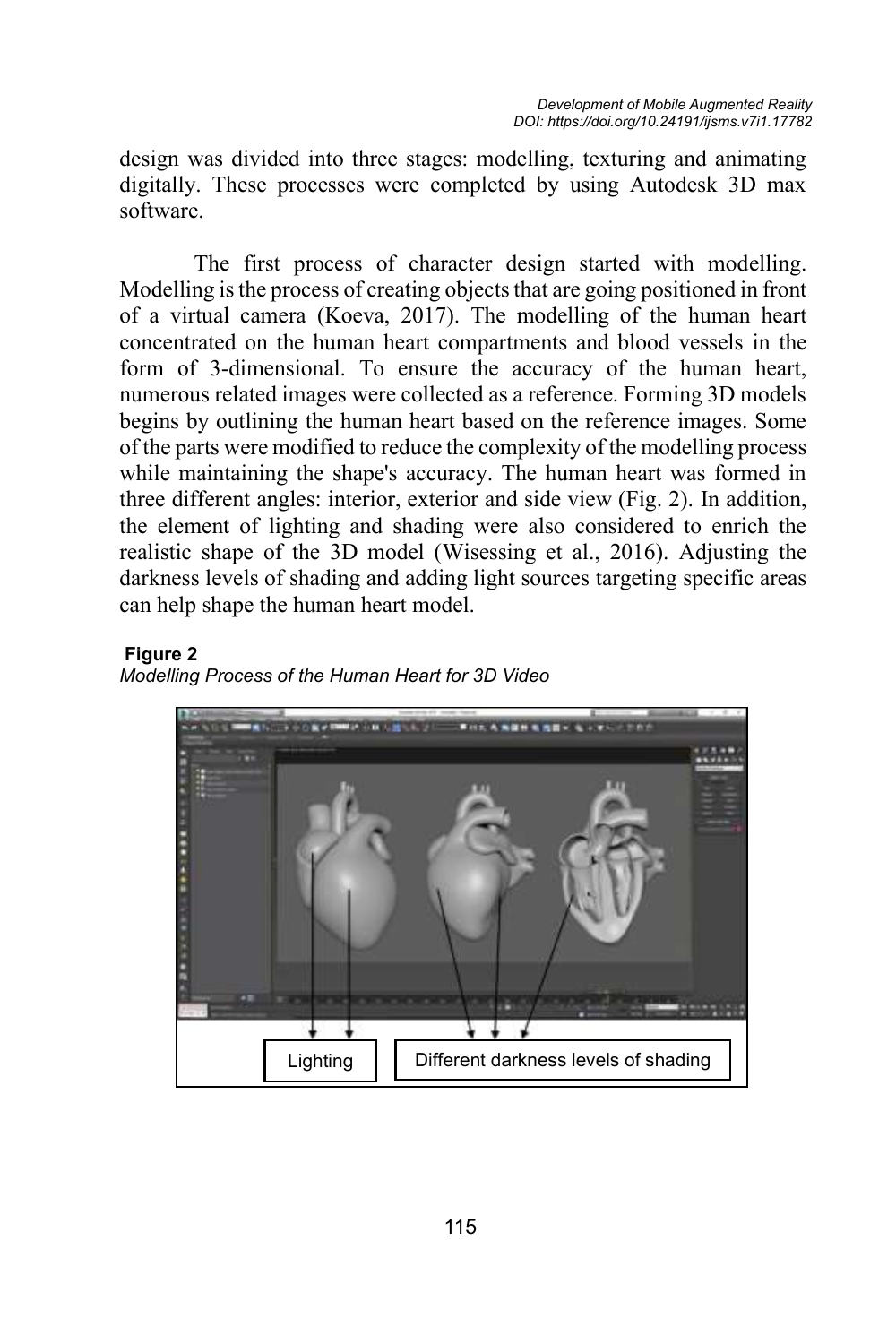These three different views are essential for use during the production process of animation video after completing the texturing phase. The modelling of the human heart focuses more on the heart compartments and blood vessels involved in the blood circulation to reduce the complexity in understanding the content. In addition, the element of shading and lighting were also considered to enhance the realistic shape of the 3D model (Wisessing et al., 2016). To achieve the shape of the 3D model, different darkness and brightness levels of shading are adjusted with light sources are added in certain particular areas.

After the modelling process was completed, the character design continues with the texturing process. Texturing is a process to reconstruct the 3D model of an object through the utilisation of 2D images to form the texture on the model (Lai, et al., 2018). In other words, the texturing process is important to create the exterior of the 3D object look. As shown in Fig. 3, the textured images and colour mapped to wrap on the human heart in creating the exterior of the 3D model. The combinations of colours, splashes of lighting, reflections of objects and opaqueness were considered to enhance the realistic look of the human heart.

#### **Figure 3**



*Textured Model of the Human Heart*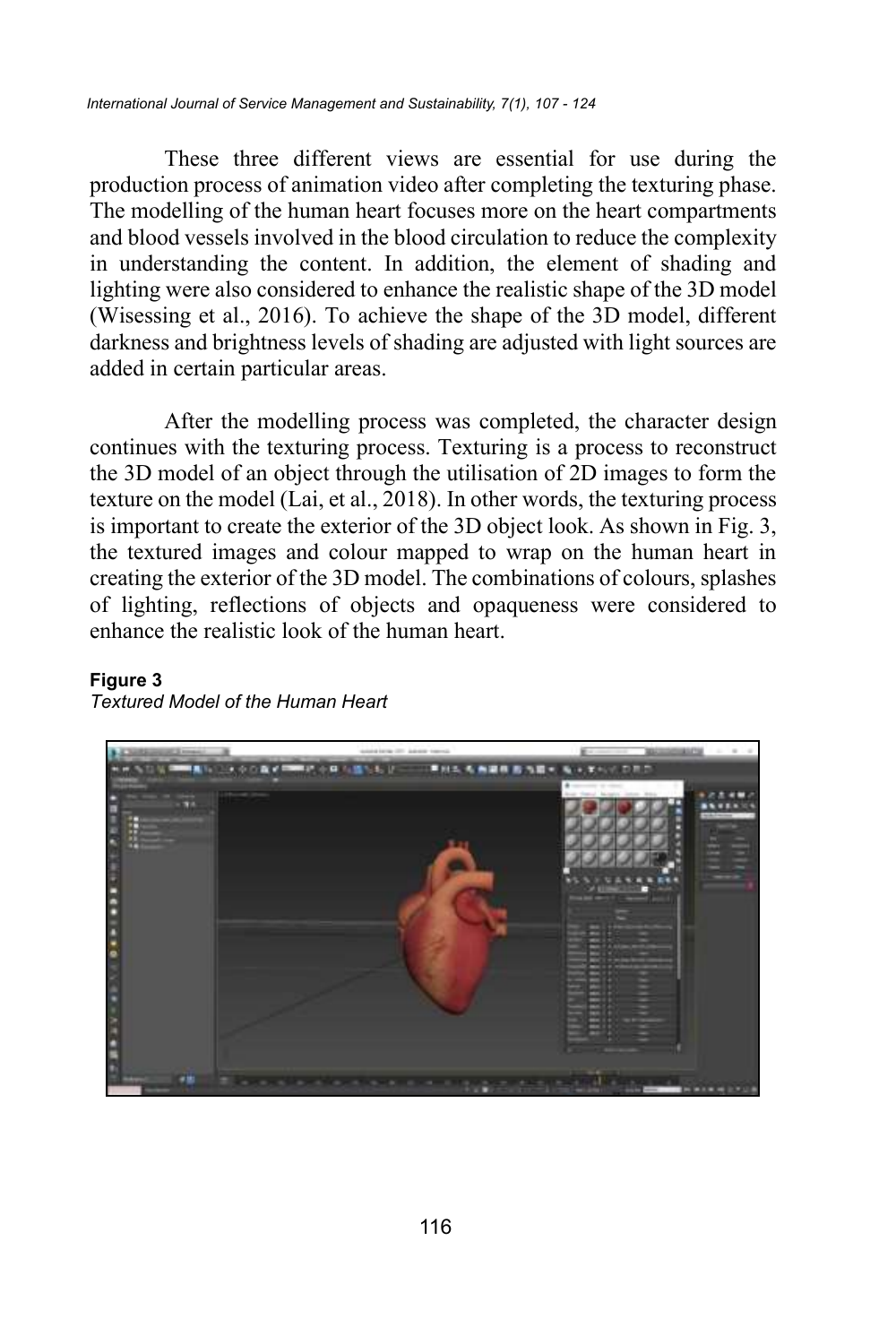After completing the texturing process, the 3D model was subsequently continued with the animating process. Animation is a process to generate an animated sequence using multiple still images (Kushwaha, 2015). This is the crucial part of 3D video production. It requires the imagination of every motion of the 3D model along with the information to be delivered. Keyframes in the timeline panel were used to set motion parameters, effects, time and other properties.

#### **Figure 4**

*Animating Process of the Human Heart* 



In animating the 3D model, the motion was determined based on the information to be conveyed. For example, the 3D model of the human heart was placed overlay on top of a human fist in the initial 3D video production (Fig. 4). The idea of this layer is to convey the fact that the size of the human heart is about the size of our clenched fist. The motion in this part is where the hand shows the human heart's position where it lies behind and slightly to the left of the human breast bone. The human heart beating motion aims to demonstrate how it pumps blood. The intersect view of the human heart in Fig. 5 helps to explain the scenario. The particulars in purple colour demonstrate the motion when the blood is pumped to the lungs to lose carbon dioxide and gain oxygen. Meanwhile, the particulars in red explain the motion of oxygenated blood pumped to the aorta and the rest of the body. Based on the above explanations of the animation process, it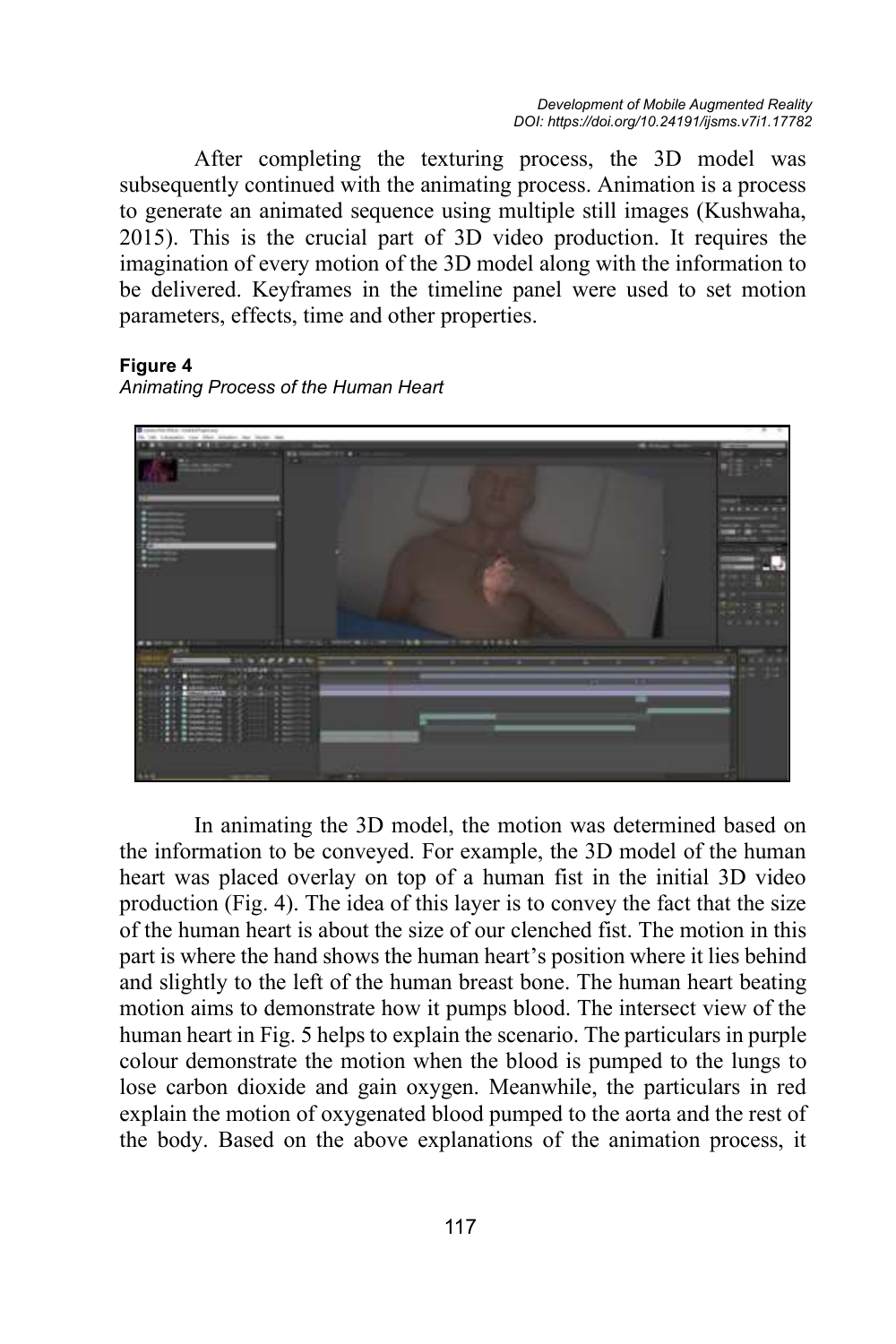*International Journal of Service Management and Sustainability, 7(1), 107 - 124*

marked the completion of character design as well as the pre-production phase.

#### **Figure 5**

*Particles in Animating the Human Heart*



After completing the pre-production phase, the 3D video production continued with the post-production phase. This phase entails combining the character design with text elements through the use of subtitles in the video. In addition, narrative audio was also included to aid comprehension of how the human heart works. Therefore, the users can watch the video with subtitles and listen to the narration simultaneously. The use of narrative audio and on-text screen such as subtitles are intended to reduce users' extraneous processing in grasping the content information (Mayer, 2017). To ensure the accuracy of pronunciations, the narrative audio was completed using the Text to Speech web application. This web application facilitates converting the written script of the video into spoken words. The size of the text was chosen based on its suitability for inclusion in the video. Hence, this marked the end of the post-production phase as well as the 3D video production process.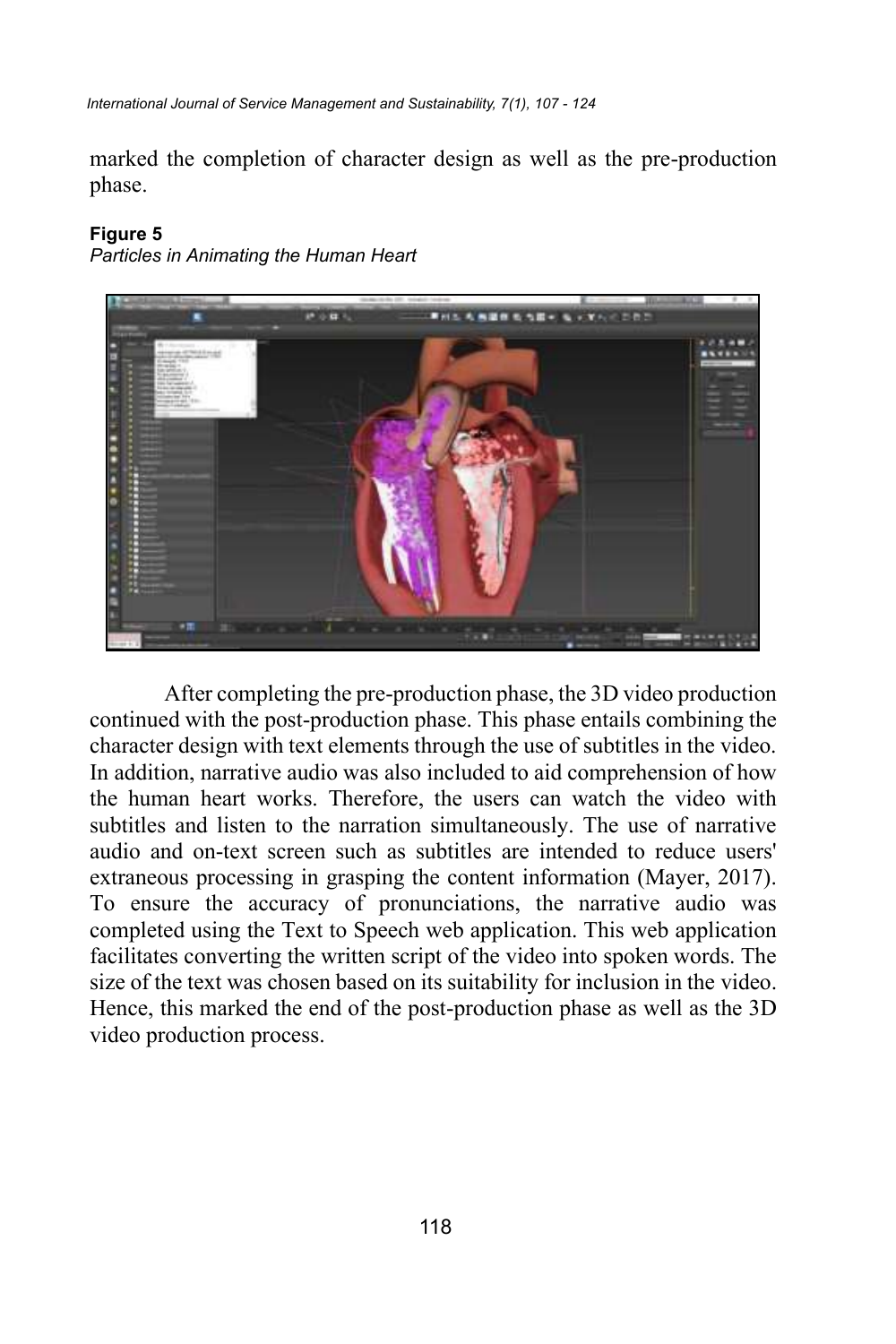### **Embedding data**

The contents in the form of 3D videos were embedded in the database management system by using Unity 3D software. After completing the process, the embedded database was then ready for the publishing process in mobile devices platform, namely the MARLCardio application. MARLCardio application has been published in Android and iOS mobile device platforms to expedite users accessing the application.

### **How MARLCardio work**

Basically, the MARLCardio application is not a stand-alone AR object. It comes with another physical AR object namely the MARLCardio booklet. Both MARLCardio booklet and MARLCardio application should be used simultaneously in experiencing augmented reality. An augmented reality marker is provided in the MARLCardio booklet to trigger the display of virtual information, which is the 3D video. The virtual information will be displayed immediately when the AR marker was detected on the mobile device screen. Fig. 6 shows an AR installation of MARLCardio for better understanding.



#### **Figure 6** *MARLCardio Installation*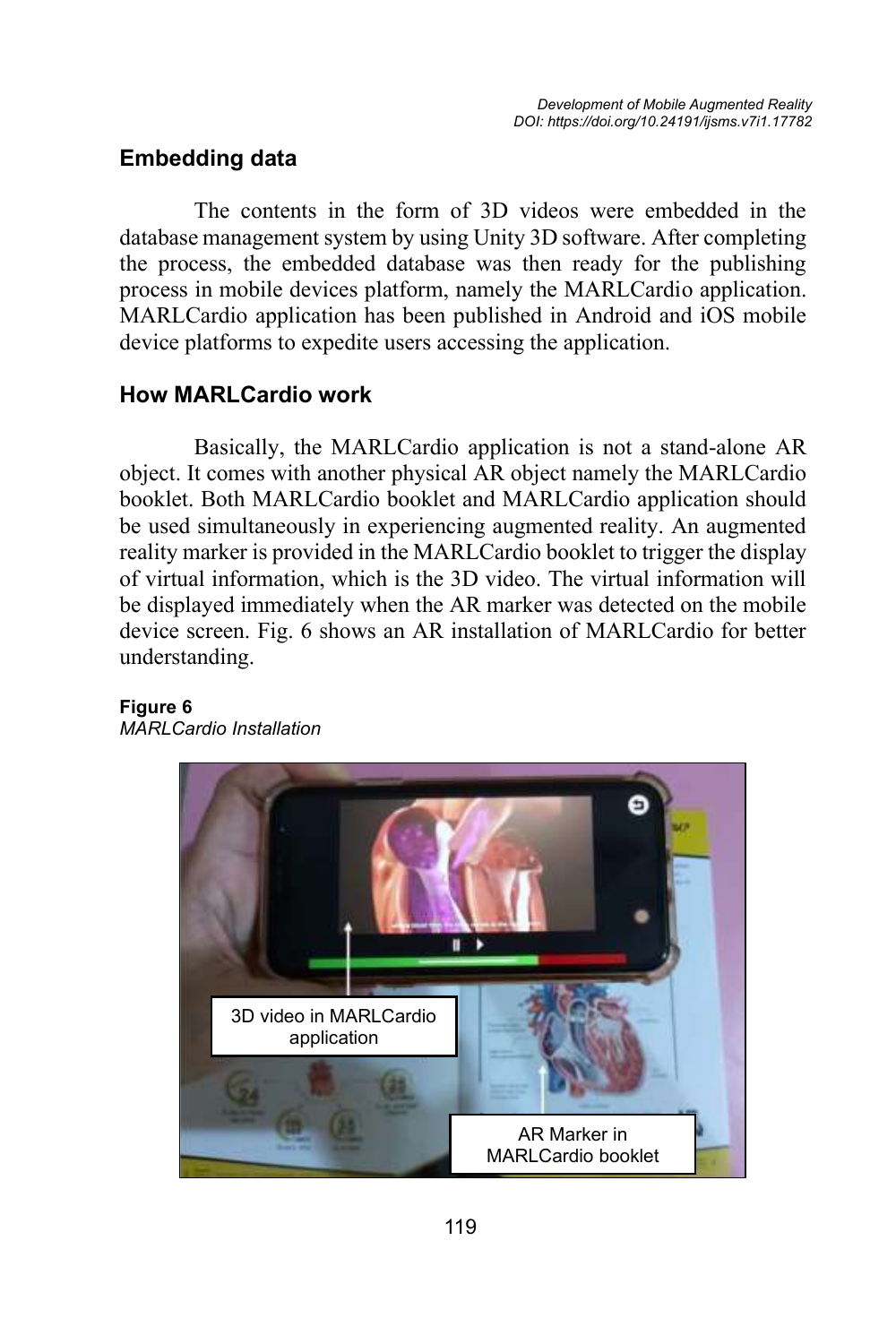## **CONCLUSION**

Overall, this present study demonstrated the development of 3D video in the MARLCardio application to expand the MAR resources. The development of MAR is specifically designed for pre-service teachers to convey general knowledge regarding cardiovascular as well as expand the use of MAR. Using the AREM model as a theoretical grounding of the study can systematically facilitate the development process. In addition, the use of 3D video workflow may help to accelerate the development process of the 3D video. The 3D video can reduce pre-service teachers' cognitive load in understanding complex processes in learning content. For example, this study presented how the human heart works through 3D videos. It is impossible to simulate such interaction with an actual human heart for preservice teachers in class hence the 3D model serves as a simulation. The model can be viewed and observed from different angles so that each of the human components can be studied by interacting with the simulation. Such a learning style would encourage engagement and attention in the learning process, especially for kinaesthetic learners who enjoy learning through movement. Allowing exploration and interaction with objects that are not feasible in the real environment is the main attraction of AR, which enables the expansion of animation through 3D model development.

The accuracy of the 3D model is essential to stimulate the learning process. However, it requires plenty of time to complete the whole process. This can be one of the factors hindering MAR developers or educators from allocating their time and thus reducing the use of 3D videos in the development of MAR, especially for those who lack related software skills. Therefore, this study suggests authorities or academic leaders invite professionals in the MAR scope of research to conduct a workshop on how to design and develop MAR technology. Pre-service teachers need to expand their software skills to maximise the utilisation of MAR in the learning process. It was expected that pre-service teachers should be able to think of possible tasks to implement the skills and develop their MAR technology for learning purposes. In addition, although this present study highlights the development process of 3D video, there are a lot of other media components such as 3D models, visuals and interactivity components that can be considered to enhance the attraction in MAR. Currently, the AR tracking in this MAR relies on image recognition, and the virtual AR object will only appear superimposed in the real environment if the image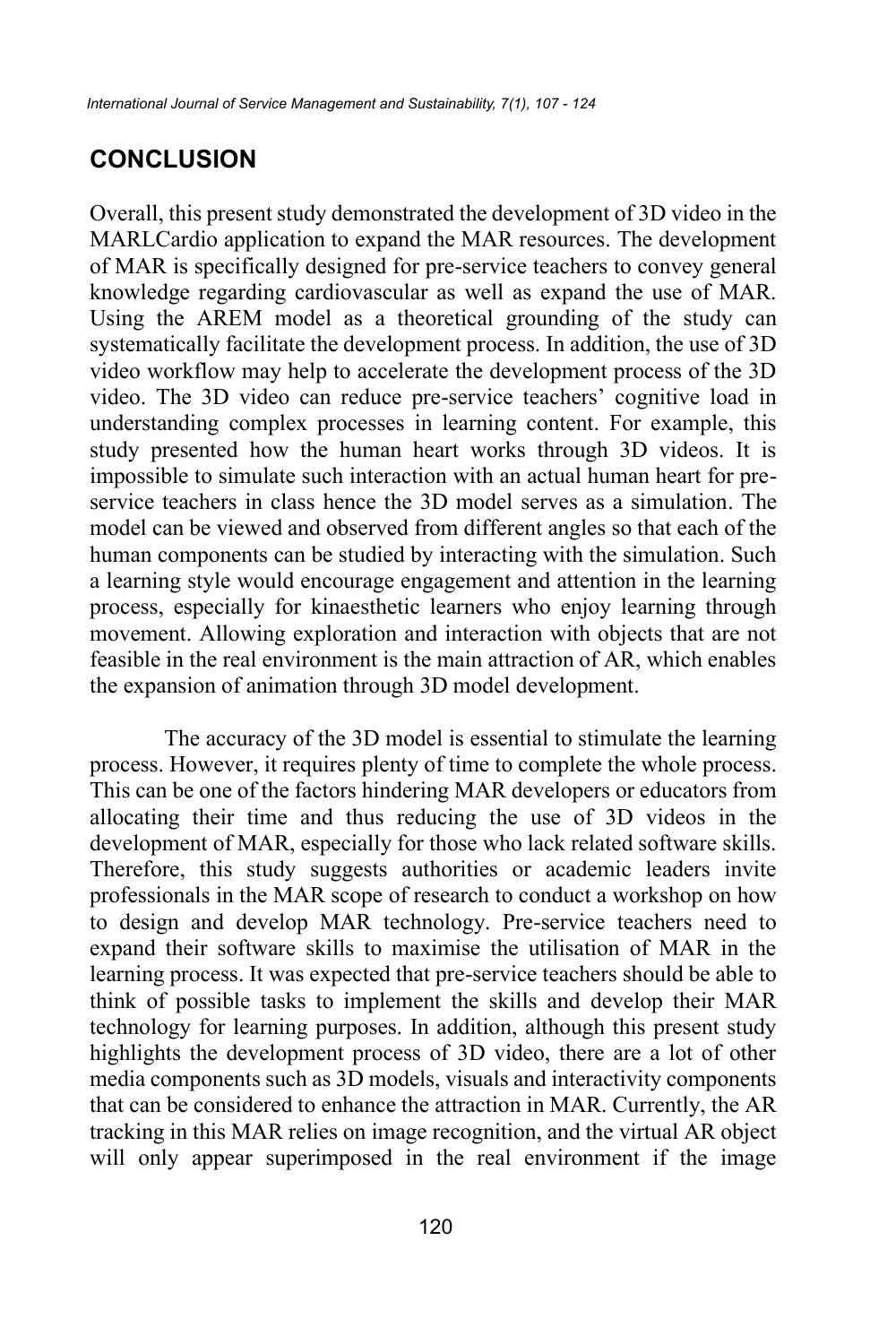recognition is detected. Instead of using an image-based system, motion tracking could be used to improve AR tracking. It is in the hope that the outcome of this study could facilitate future researchers to explore the development of MAR technology continuously.

# **CONTRIBUTIONS OF AUTHORS**

The authors confirm the equal contribution in each part of this work. All authors reviewed and approved the final version of this work.

## **FUNDING**

This work received no specific grant from any funding agency.

# **CONFLICT OF INTERESTS**

All authors declare that they have no conflicts of interest.

# **ACKNOWLEDGEMENT**

Thanks to all the authors for their contributions and suggestions on preparing the manuscript. All the figures and pictures are from the leadauthor's (Nur Nabihah Mohamad Nizar) MARLCardio application design.

### **REFERENCES**

- Adnan, N. H., Ahmad, I., & Suaib, N. M. (2019). SCAN-ME: The development of augmented reality application prototype using<br>information interface and interaction aspect 2019 IEEE  $Q^{th}$ information interface and interaction aspect. 2019 IEEE *International Conference on System Engineering and Technology (ICSET)*, 11-16. New Jersey: IEEE.
- Azuma, R. T. (1997). A survey of augmented reality. *Teleoperators and Virtual Environments*, 355-385.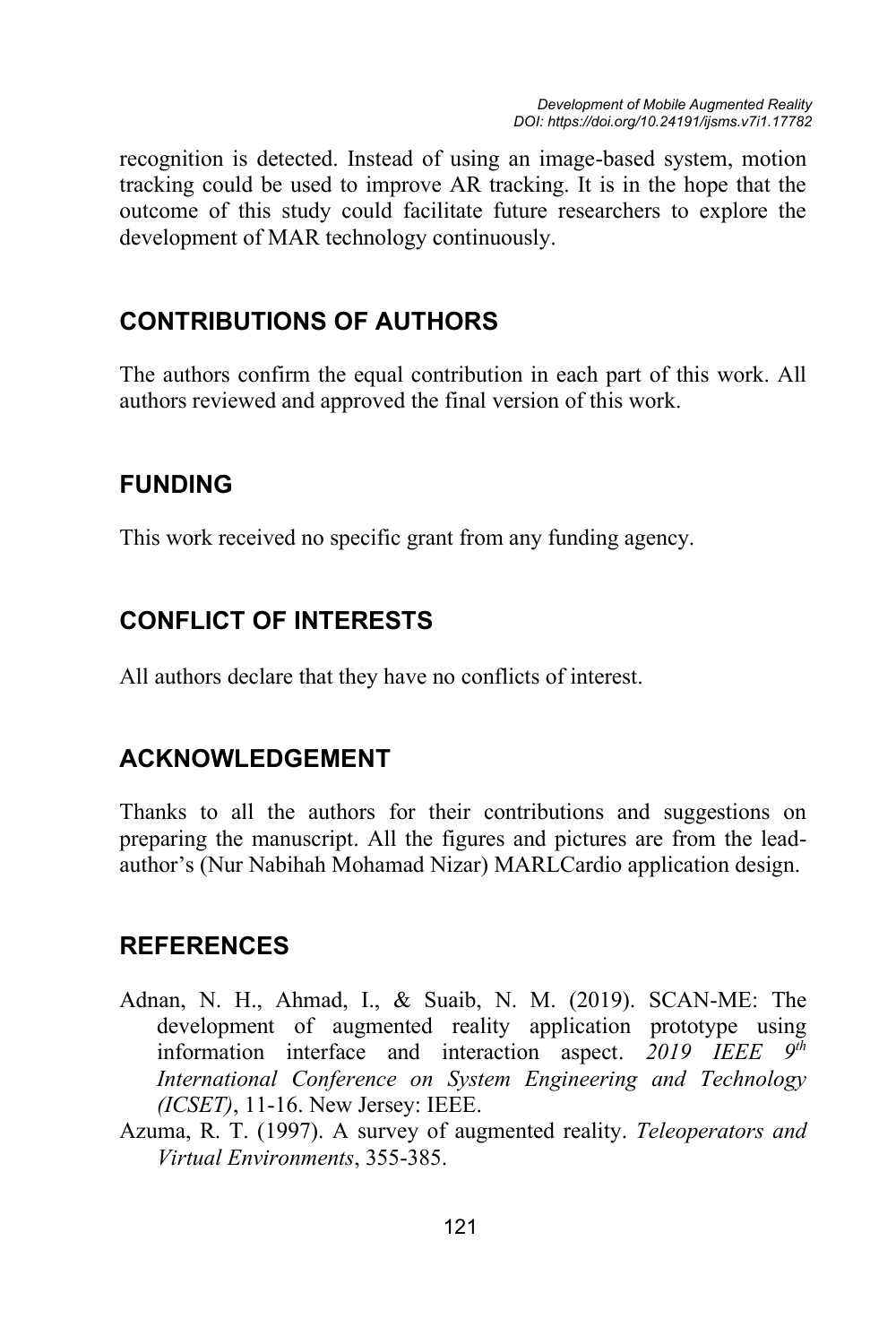- Binyamin, S., Smith, S., & Rutter, M. J. (2019). Understand students' use of learning management systems in saudi higher education. *International Journal of Emerging Technologies in Learning*, 4-20.
- Chan, B. Y., Ismail, Z. B., Jack, L. P., & Asli, M. F. (2019). Augmented reality mobile application: a feasibility study in a local national museum. *Jornal of Physics: Conference Series*, 1-6.
- Chow, J. A., Tornros, M. E., Waltersson, M., Richard, H., Madeleine, K.,
- Lundstrom, C. F., & Kurti, A. (2017). A design study investigating augmented reality and photograph annotation in a digitalized grossing workstation. *Journal of Pathology Informatics*, 1-7.
- Dudley, J., & Kristesson, P. O. (2018). A review of user interface design for interactive machine learning. *ACM Transaction on Interactive Intelligent System,* 1-36.
- Hannah, M., Huber, S., & Matei, S. A. (2019). Collecting virtual and augmented reality in The Twenty-First Century Library. *Collection Management,* 1-20.
- Ismail, M. E., Ismail, I. M., Faziehan, A., & Othman, H. (2019). Design and development of augmented reality teaching kit: In TVET learning Context. *International Journal of Engineering & Technology*, 129-134.
- Ismayatim, W. A., Wahab, N. A., Yunus, M. M., Zamri, N. A., Nazri, N. M., & Hashimf, H. (2019). Enhancing  $21<sup>st</sup>$  century students' listening skills via augmented reality and mobile application. *International Journal of Innovation, Creativity and Change*, 314-325.
- Issham, I., Azizan, S. N., & Gunasegaran, T. (2016). Mobile learning in malaysian universities : Are students ready ? *International Journal of Interactive Mobile Technology*, 17-20.
- Jay, B. N. (2019, January 23). *Cardiovascular diseases have almost doubled in 13 years: Deputy Health Minister*. New Straights Times. https://www.nst.com.my/news/nation/2019/01/453741/cardiovasculardiseases-have-almost-doubled-13-years-deputy-health
- Jung, K., T.Nguyen, V., Yoo, S.-C., Kim, S., Park, S., & Currie, M. (2020). PalmitoAR: The last battle of the U.S Civil War Reenacted using augmented reality. *International Journal of Geo-Information*, 1-16.
- Kerr, J., & Lawson, G. (2019). Augmented reality in design education: Landscape architecture studies as AR experience. *International Journal of Art & Design Education*, 1-16.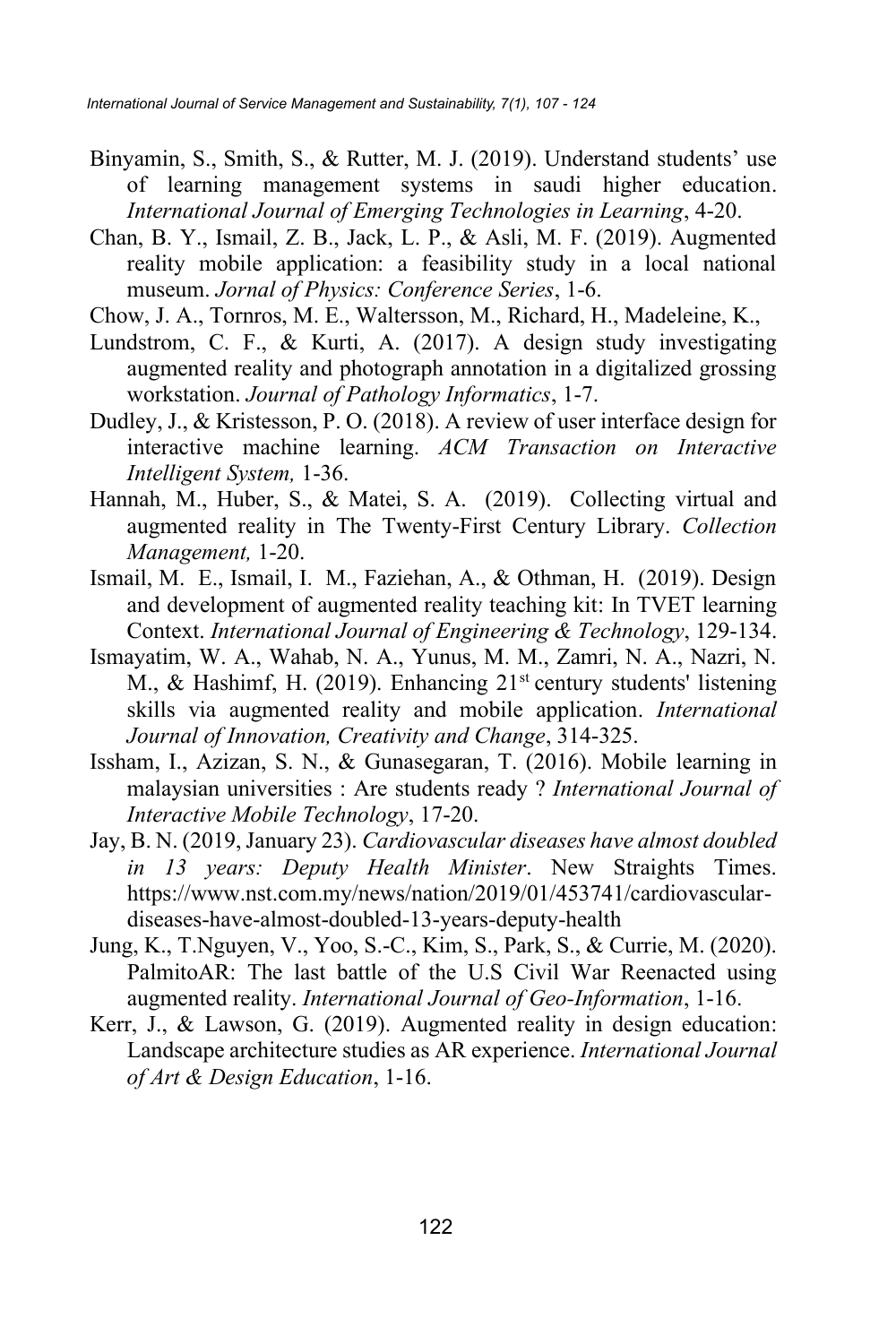- Khairuldin, W. M., Embong, A. H., Anas, W. W., & Mokhtar, W. (2019). An Augmented Reality (AR) approach in educational integration of Du'a in islam. *International Journal of Academic Research in Progressive Education & Development*, 32-39.
- Kljunic, J., & Vukovac, D. P. (2015). A survey on usage of mobile devices for learning among tertiary students in Croatia. *26th Central European Conference on Information and Intelligent Systems,* 97-103. Varazdin: Faculty of Organization and Informatic.
- Koeva, M. (2017). *Investigation of 3D modelling techniques. 3D modelling and web-based visualisation of cultural heritage objects.* The Netherlands: GIM International.
- Kpolovie, P. J., & Lale , N. S. (2017). Globalization and adaptation of university curriculum with LMSs in the changing world. *European Journal of Computer Science and Information Technology*, 28-89.
- Kushwaha, R. (2015). Procedure of animation in 3d autodesk maya: Tools & techniques. *International Journal of Computer Graphic & Animation*, 15-27.
- Lai, J.-Y., Wu, T.-C., Phothong, W., Wang, D. W., Liao, C.-Y., & Lee, J.- Y. (2018). A high-resolution texture mapping technique for 3d textured model. *Applied Sciences*, 1-22.
- Low, J.-Z., Kamaruddin, A., & Hamzah, M. D. (2019). Mobile augmented reality application for high school history subject (SejarAR). *Conference on Human Factors in Computing Systems*, 1-7. New York: ACM.
- Mat-jizat, J. E., Osman, J., Yahaya, R., & Samsudin, N. (2016). The use of Augmented Reality (AR) among tertiary level students : Perception and experience. *Australian Journal of Sustainable Business and Society*, 42- 49.
- Mayer, R. E. (2017). Using multimedia for e-learning. *Journal of Computer Assisted Learning*, 403–423.
- Ministry of Education Malaysia. (2015). *Malaysia Education Blueprint (Higher education).* Putrajaya: Ministry of Education Malaysia.
- Nizar, N. M., Rahmat, M. K., Maaruf, S. Z., & Damio, S. M. (2019a). Understanding augmented reality technology continuance intention through MARLCardio: A perspective of malaysian higher students. *International Journal of Technology and Engineering Studies*, 9-15.